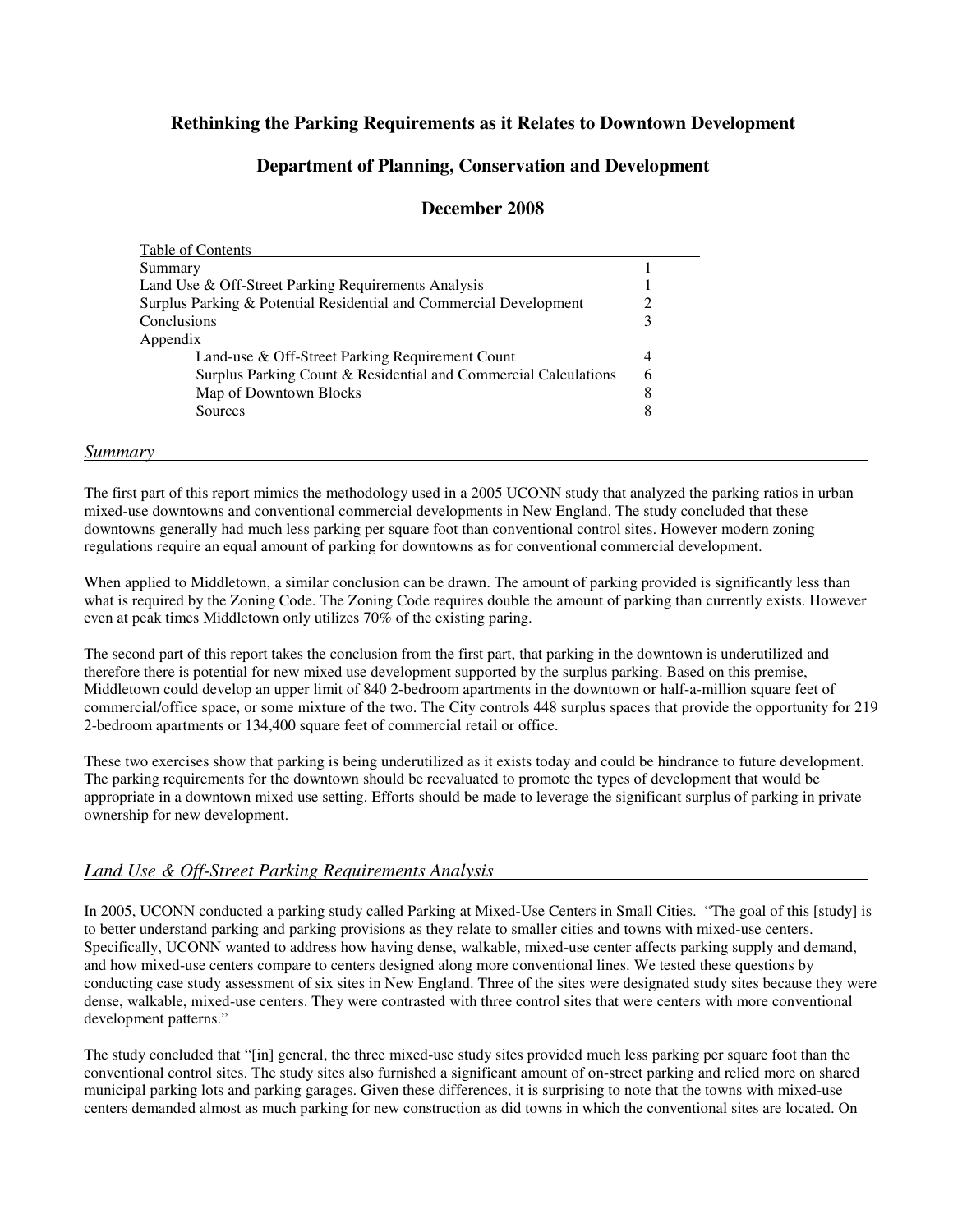average, the amount of parking mandated by base regulations in these six towns is about two and a half times more than the peak use."

The following table shows that applying a similar methodology to examine Middletown's existing parking and land-use discovers the following.

|                                              | Parking Spaces | Square feet | % of Total Space    | % of Total Existing Spaces |
|----------------------------------------------|----------------|-------------|---------------------|----------------------------|
| Total Downtown Area                          |                | 4.087.196   | 100% of dwntwn area |                            |
| <b>Total Building Footprint Area</b>         |                | 1,144,252   | 28% of dwntwn area  |                            |
| Total Off-Street Parking Ftprt Area          | 5.827          | 1,176,667   | 29% of dwntwn area  | 100% of existing spaces    |
| Total Building Area (includes upper stories) |                | 3,016,662   | NΑ                  |                            |
| <b>Total Off-Street Parking Spaces</b>       | 5.827          | 1,176,667   | 29% of dwntwn area  | 100% of existing spaces    |
| <b>Required Parking Spaces</b>               | 10,056         | 1,528,512   | 37% of dwntwn area  | 172% of existing spaces    |
| Peak Parking Usage                           | 4,078          | 619,856     | 15% of dwntwn area  | 70% of existing spaces     |

The amount of parking provided is significantly less than what is required by the Zoning Code. The Zoning Code requires nearly double the amount of parking than currently required, however even at peak times Middletown only utilizes 70% of the existing parking.

By this analysis, implementing a zoning requirement of a parking space for every 300 sq. ft. of commercial space would require over ten thousand parking spaces in downtown Middletown. This is almost double the existing off-street parking and more than double the actual peak usage of parking in the study are. A surface lot of ten thousand parking spaces would eat up almost 40% of the land in the downtown.

Off-parking street parking requirements should be driven by the market and be flexible to encourage positive development. The current requirements for off-street parking in the zoning code for downtown developments prevents market efficiencies from developing alternatives to building parking facilities that takes up valuable downtown land.

The City recognizes this issue and waivers are allowed to reduce or eliminate downtown parking requirements. There has been a prevalent use of waivers for downtown development in recent years. Examples include the new Rite Aid building, Harding Development building and the Richman Group.

### *Surplus Parking & Potential Residential and Commercial Development*

The first part of this report concludes that the parking in the downtown is underutilized. Therefore, unlocking the potential of existing surplus parking is an opportunity to encourage new mixed use development.

The 2006 parking survey reported 1,712 surplus spaces: 448 public and 1,264 private. The Zoning code requires 2 spaces for a 2-bedroom apartment and roughly 1 space for every 300 square feet of retail or office.

Based on this information, Middletown could develop 840 2-bedroom apartments in the downtown or half-a-million square feet of commercial/office space, or some mixture of the two.

|         | <b>Surplus Parking</b> | Possible Housing  | Possible Commercial |
|---------|------------------------|-------------------|---------------------|
|         | <b>Spaces</b>          | Units (2-bedroom) | Space $(sq, ft.)$   |
| Public  | 448                    | 219               | 134,400             |
| Private | .264                   | 621               | 376.200             |
| Total   | l.712                  | 840               | 510,600             |

It should be noted that the potential reported in the table is an upper limit. In reality not all the spaces above could realistically support the creation of 840 housing units or 500,000 square feet of retail. Most of the spaces are is private hands and the owners would need to be willing to allow the use of the spaces either voluntarily or through compensation. In order to utilize these privately held spaces, some creative tools will need to be developed in order to encourage their efficient use. The City however, has 448 surplus spaces that it could provide as the public infrastructure for a downtown development. This is an untapped resource that should be investigated.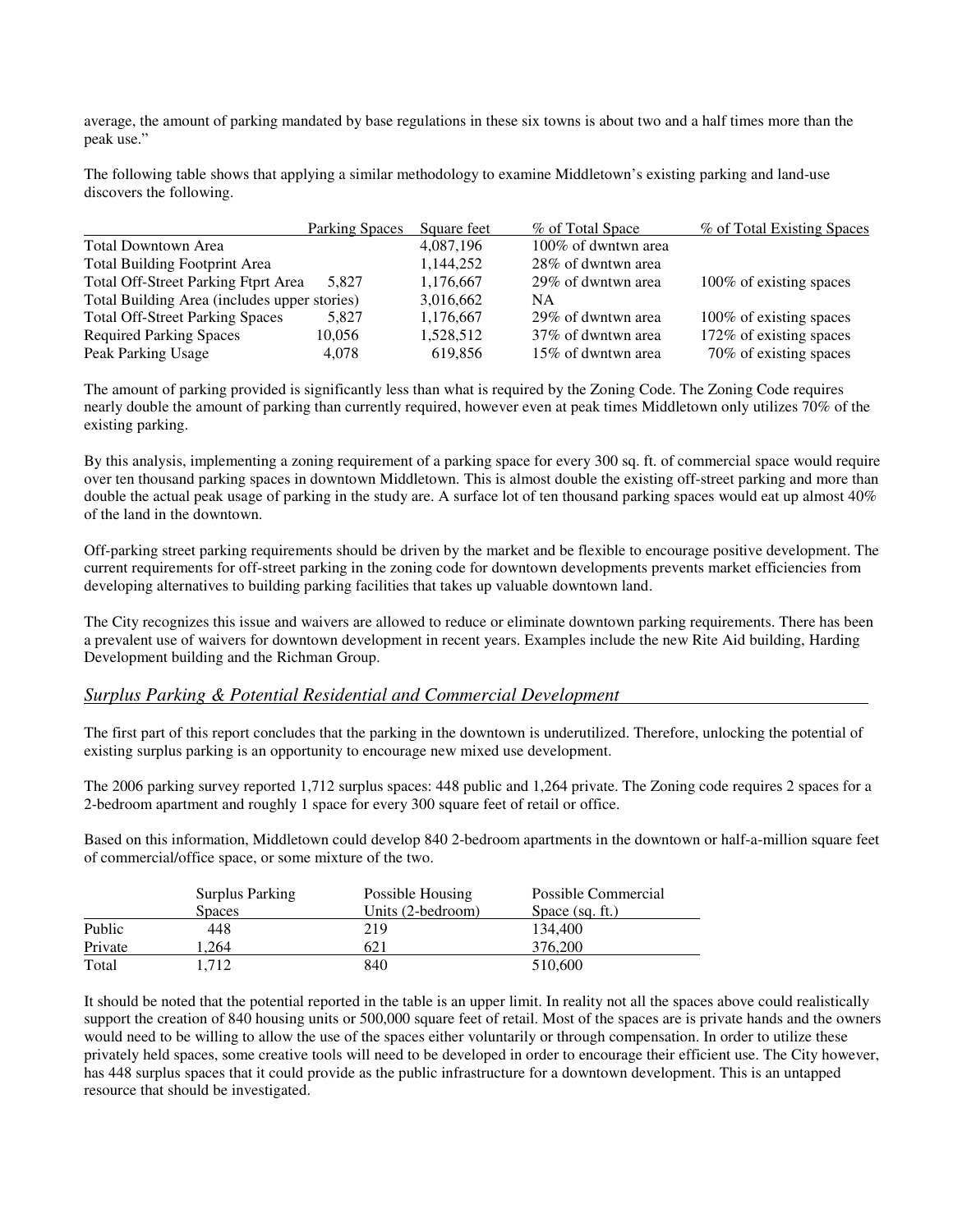#### *Conclusions*

These two exercises show that downtown parking is being underutilized, as it exists today. Current regulations are also a hindrance to future development. The parking requirements for the downtown should be reevaluated to promote the types of development that would be appropriate in a downtown mixed use setting.

The City should pursue three paths to bring parking back into a productive balance.

First, the City should reexamine the parking minimums for the downtown. While the zoning code allows flexibility when deemed appropriate by the Planning and Zoning Commission, this is perhaps viewed as a risk or a deterrent to potential developers. Good design and good development, in areas that the City would encourage it, should be simple and the process should be clear. If the city want mixed use development downtown, it should reflect that in the zoning code.

Second, the City already has a repository of available parking to spur development of its own choosing. It should evaluate the surplus public parking and see what amount could be realistically dedicated for new development. Once the City has this information, it should issue a Request For Proposals (RFP) to see what interest there in utilizing these is spaces for mixed use, residential or commercial development.

Third, the City should investigated the ways it can leverage the surplus spaces held in private ownership, which represent 21% of the total off-street parking spaces in the downtown. This could be done through bonuses when developments involve shared parking or the creation of a parking brokerage, possibly housed in the Downtown Business District.

Fourth, the City should investigate shared use policies/regulation. Current zoning requires parking to be dedicated to the use 24 hours a day, even though the use may only have peak use during a specific block of time. Downtown parking is 90% vacant after 9pm. There are a number of parking lots that could facility development of uses that have different peak use periods. Parking facilities that service primarily restaurants and entertainment venues are lightly used during the day. These sites could support additional office development. Parking facilities that serve primarily offices uses during the day are nearly vacant at night. These facilities could be used to support residential or evening use developments.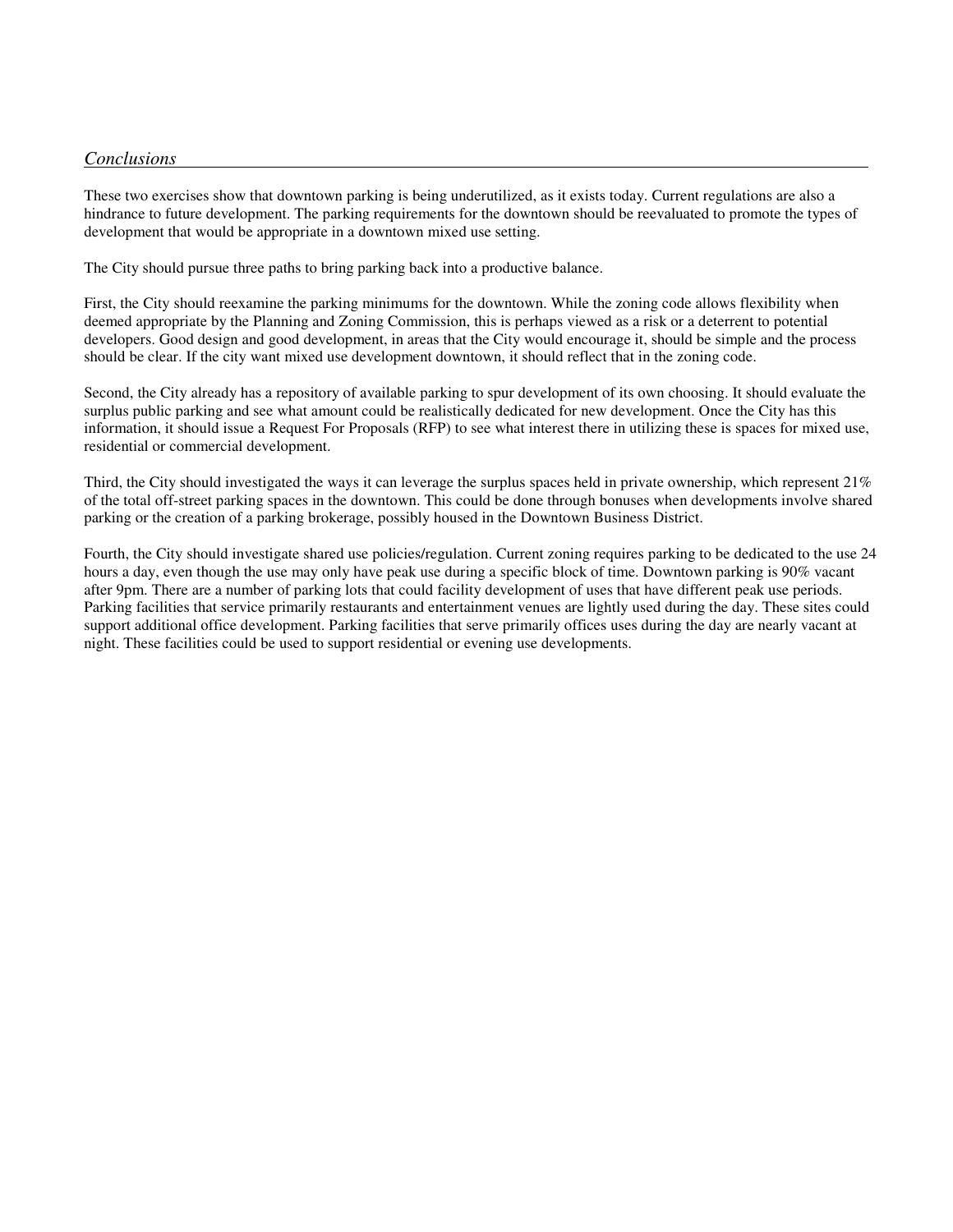| <b>Block</b> | Area      |                            | <b>Building Footprint</b> | $\%$ | <b>Off-Street Parking Footprint</b> | $\%$   |
|--------------|-----------|----------------------------|---------------------------|------|-------------------------------------|--------|
| A            | 400,017   | 135,310                    | 34%                       |      | 117,335                             | 29%    |
| $\, {\bf B}$ | 146,348   | 36,955                     | 25%                       |      | 32,212                              | $22\%$ |
| $\mathsf C$  | 148,157   | 48,155                     | 33%                       |      | 53,024                              | 36%    |
| D            | 122,692   | 35,844                     | 29%                       |      | 48,524                              | 40%    |
| ${\bf E}$    | 143,744   | 42,119                     | 29%                       |      | 70,669                              | 49%    |
| ${\bf F}$    | 61,057    | 20,356                     | 33%                       |      | $\boldsymbol{0}$                    | $0\%$  |
| $H_{\rm}$    | 166,279   | 46,274                     | $28\%$                    |      | 23,211                              | 14%    |
| G            | 135,461   | 42,783                     | 32%                       |      | 14,276                              | $11\%$ |
| I            | 209,286   | 88,741                     | 42%                       |      | 109,552                             | $52\%$ |
| $\bf J$      | 347,026   | 27,681                     | $8\%$                     |      | 34,843                              | $10\%$ |
| $\bf K$      | 95,853    | 26,155                     | 27%                       |      | 10,779                              | $11\%$ |
| L            | 303,657   | 36,311                     | $12\%$                    |      | 14,954                              | $5\%$  |
| M            | 73,319    | 20,169                     | 28%                       |      | 12,315                              | $17\%$ |
| ${\bf N}$    | 86,991    | 37,515                     | 43%                       |      | 15,652                              | $18\%$ |
| $\mathbf O$  | 116,760   | 30,488                     | 26%                       |      | 8,201                               | $7\%$  |
| ${\bf P}$    |           |                            | 53%                       |      |                                     | $22\%$ |
|              | 172,575   | 91,779                     |                           |      | 38,413                              |        |
| Q            | 250,883   | 105,290                    | 42%                       |      | 97,331                              | 39%    |
| $\mathbf R$  | 193,733   | 47,148                     | 24%                       |      | 70,164                              | 36%    |
| ${\bf S}$    | 159,515   | 81,256                     | 51%                       |      | 136,165                             | $85\%$ |
| $\mathbf T$  | 170,113   | 42,633                     | $25\%$                    |      | 107,339                             | 63%    |
| ${\bf U}$    | 85,002    | 14,512                     | 17%                       |      | 28,908                              | 34%    |
| $\mathbf V$  | 156,187   | 52,277                     | 33%                       |      | 63,888                              | $41\%$ |
| W            | 101,207   | 18,863                     | 19%                       |      | 25,998                              | $26\%$ |
| Harbor       | 241,334   | 15,638                     | $6\%$                     |      | 42,914                              | $18\%$ |
| Total        | 4,087,196 | 1,144,252                  | $28\%$                    |      | 1,176,667                           | 29%    |
| <b>Block</b> |           | <b>Total Building Area</b> | <b>Total Parking Area</b> |      |                                     |        |
| A            | 272,574   |                            | 154,208                   |      |                                     |        |
| $\, {\bf B}$ | 86,440    |                            | 32,212                    |      |                                     |        |
| $\mathsf C$  | 77,179    |                            | 53,024                    |      |                                     |        |
| $\mathbf D$  | 74,985    |                            | 48,524                    |      |                                     |        |
| ${\bf E}$    | 181,850   |                            | 70,669                    |      |                                     |        |
| ${\bf F}$    | 42,367    |                            | $\boldsymbol{0}$          |      |                                     |        |
| ${\bf G}$    | 272,604   |                            | 175,853                   |      |                                     |        |
| $H_{\rm}$    | 36,245    |                            | 23,211                    |      |                                     |        |
| I            | 279,450   |                            | 109,552                   |      |                                     |        |
| $\bf J$      | 133,562   |                            | 34,843                    |      |                                     |        |
| K            | 136,630   |                            | 10,779                    |      |                                     |        |
| L            | 40,000    |                            | 14,954                    |      |                                     |        |
| M            | 58,555    |                            | 12,315                    |      |                                     |        |
| N            | 91,733    |                            | 15,652                    |      |                                     |        |
| $\mathbf O$  | 78,482    |                            | 8,201                     |      |                                     |        |
| ${\bf P}$    | 216,473   |                            | 38,413                    |      |                                     |        |
| Q            | 316,888   |                            | 97,331                    |      |                                     |        |
| $\mathbf R$  | 90,000    |                            | 141,344                   |      |                                     |        |
| ${\bf S}$    | 100,000   |                            | 136,165                   |      |                                     |        |
| $\mathbf T$  | 221,702   |                            | 107,339                   |      |                                     |        |
| $\mathbf U$  | 20,400    |                            | 28,908                    |      |                                     |        |
| V            | 149,484   |                            | 63,888                    |      |                                     |        |
| W            | 18,863    |                            | 25,998                    |      |                                     |        |
| Harbor       | 20,196    |                            | 42,914                    |      |                                     |        |
| Total        | 3,016,662 |                            | 1,446,297                 |      |                                     |        |
|              |           |                            |                           |      |                                     |        |

# Appendix I- Land-use & Off-Street Parking Requirement Count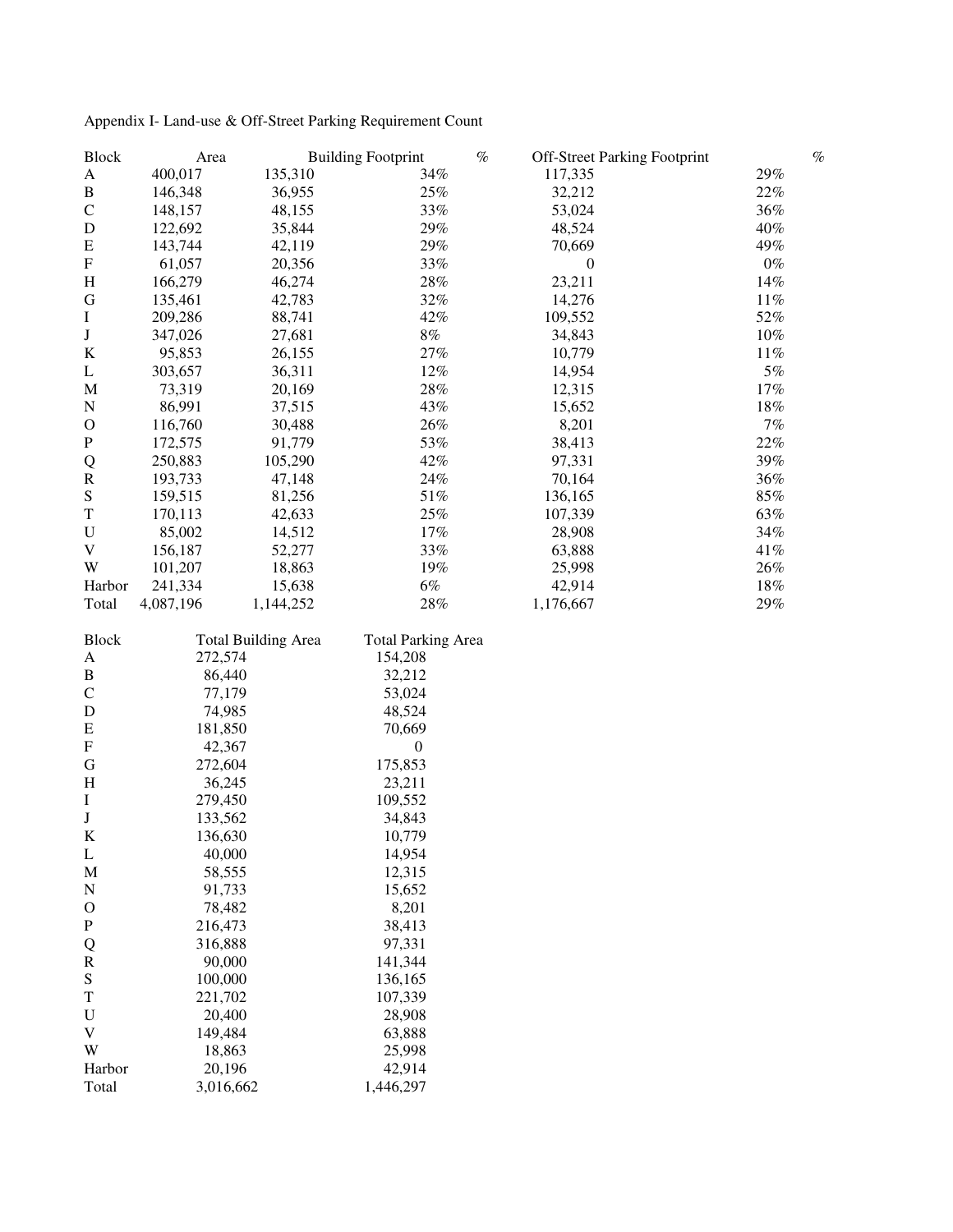| <b>Block</b> | Required Parking by Zoning | <b>Off-Street Parking</b> | Peak Use of Off-Street Parking |
|--------------|----------------------------|---------------------------|--------------------------------|
| A            | 909                        | 646                       | 628                            |
| $\, {\bf B}$ | 288                        | 140                       | 92                             |
| $\mathbf C$  | 257                        | 153                       | 120                            |
| D            | 250                        | 138                       | 42                             |
| ${\bf F}$    | 141                        | $\boldsymbol{0}$          | $\boldsymbol{0}$               |
| ${\bf E}$    | 606                        | 221                       | 157                            |
| G            | 909                        | 1,142                     | 862                            |
| H            | 121                        | 78                        | 34                             |
| I            | 932                        | 348                       | 203                            |
| $\bf J$      | 445                        | 161                       | 86                             |
| $\bf K$      | 455                        | 28                        | 23                             |
| L            | 133                        | 55                        | 49                             |
| $\mathbf M$  | 195                        | 32                        | 12                             |
| ${\bf N}$    | 306                        | 61                        | 47                             |
| $\mathbf{O}$ | 262                        | 34                        | 30                             |
| ${\bf P}$    | 722                        | 117                       | 51                             |
| Q            | 1,056                      | 380                       | 286                            |
| ${\bf R}$    | 300                        | 849                       | 664                            |
| ${\bf S}$    | 333                        | 351                       | 156                            |
| T            | 739                        | 314                       | 178                            |
| U            | 68                         | 73                        | 34                             |
| V            | 498                        | 258                       | 248                            |
| W            | 63                         | 69                        | 47                             |
| Harbor       | 67                         | 179                       | 29                             |
| Total        | 10,056                     | 5,827                     | 4,078                          |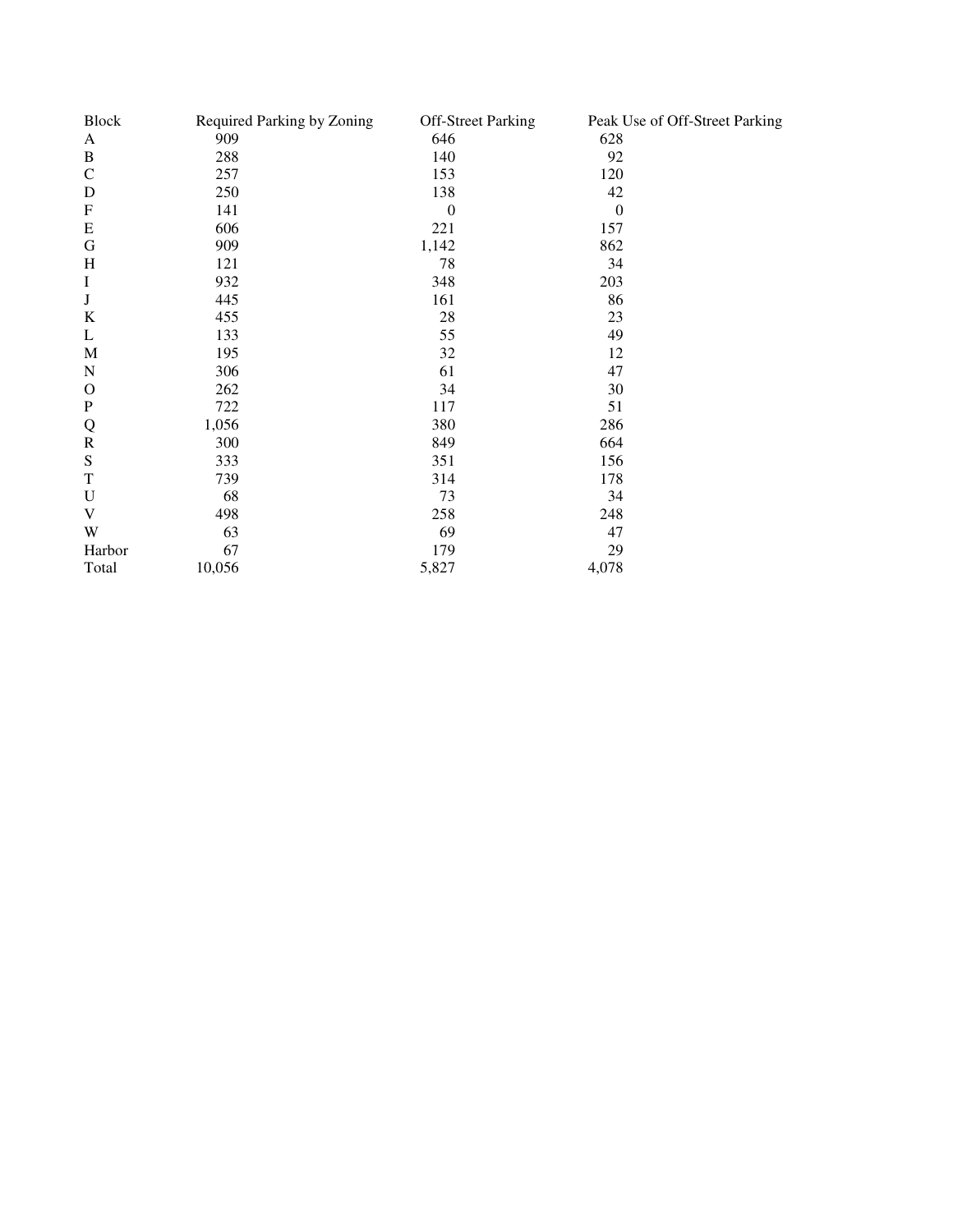| <b>Block</b>     | <b>Surplus Parking</b><br><b>Spaces</b> | <b>Housing Units</b><br>2 bedrooms | Commercial<br><b>Square Footage</b> |
|------------------|-----------------------------------------|------------------------------------|-------------------------------------|
| A-Public         | 5                                       | $\overline{c}$                     | 1,500                               |
| A-Private        | 18                                      | 9                                  | 5,400                               |
| A-Total          | 23                                      | 11                                 | 6,900                               |
|                  |                                         |                                    |                                     |
| <b>B-Public</b>  | 5                                       | $\mathfrak{2}$                     | 1,500                               |
| <b>B-Private</b> | 29                                      | 14                                 | 8,700                               |
| <b>B-Total</b>   | 34                                      | 16                                 | 10,200                              |
| C-Public         | 3                                       | $\mathbf{1}$                       | 900                                 |
| C-Private        | 22                                      | 11                                 | 6,600                               |
| C-Total          | 25                                      | 12                                 | 7,500                               |
| D-Public         | 19                                      | 9                                  | 5,700                               |
| D-Private        | 95                                      | 47                                 | 28,500                              |
| D-Total          | 114                                     | 56                                 | 34,200                              |
|                  |                                         |                                    |                                     |
| E-Public         | 4                                       | $\overline{2}$                     | 1,200                               |
| E-Private        | 61                                      | 30                                 | 18,300                              |
| E-Total          | 65                                      | 32                                 | 19,500                              |
| F-Public         | 5                                       | $\overline{c}$                     | 1,500                               |
| F-Private        | $\boldsymbol{0}$                        | $\boldsymbol{0}$                   | 0                                   |
| F-Total          | 5                                       | $\overline{2}$                     | 1,500                               |
| G-Public         | 7                                       | 3                                  | 2,100                               |
| G-Private        | 277                                     | 138                                | 83,100                              |
| G-Total          | 284                                     | 141                                | 85,200                              |
| H-Public         | $\overline{c}$                          | $\mathbf{1}$                       | 600                                 |
| H-Private        | 44                                      | 22                                 | 13,200                              |
| H-Total          | 46                                      | 23                                 | 13,800                              |
|                  |                                         |                                    |                                     |
| I-Public         | 53                                      | 26                                 | 15,900                              |
| I-Private        | 70                                      | 35                                 | 21,000                              |
| I-Total          | 123                                     | 61                                 | 36,900                              |
| J-Public         | 6                                       | $\mathfrak{Z}$                     | 1,800                               |
| J-Private        | 61                                      | 30                                 | 18,300                              |
| J-Total          | 77                                      | 33                                 | 20,100                              |
| K-Public         | 23                                      | 11                                 | 6,900                               |
| K-Private        | 5                                       | $\overline{c}$                     | 1,500                               |
| K-Total          | 28                                      | 13                                 | 8,400                               |
| L-Public         | 37                                      | 18                                 | 11,100                              |
| L-Private        | $\boldsymbol{0}$                        | $\boldsymbol{0}$                   | $\bf{0}$                            |
| L-Total          | 37                                      | 18                                 | 11,100                              |
|                  |                                         |                                    |                                     |
| M-Public         | $\overline{c}$                          | $\mathbf{1}$                       | 600                                 |
| M-Private        | 22                                      | 11                                 | 6,600                               |
| M-Total          | 24                                      | 12                                 | 7,200                               |

Appendix II- Surplus Parking Count & Residential and Commercial Calculations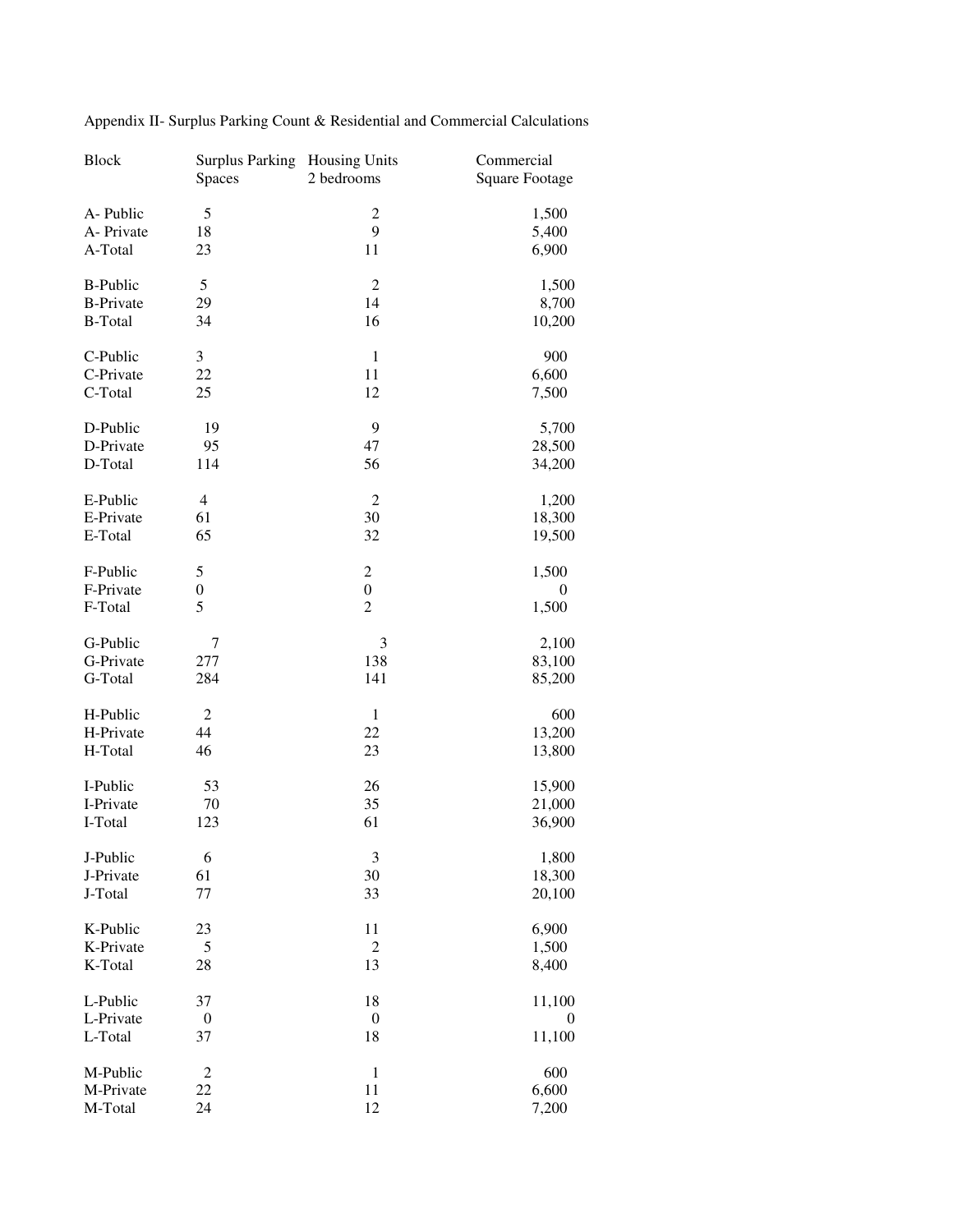| <b>PUBLIC</b><br><b>PRIVATE</b><br><b>TOTAL</b> | 448<br>1,264<br>1,712 | 219<br>621<br>840 | 134,400<br>376,200<br>510,600 |
|-------------------------------------------------|-----------------------|-------------------|-------------------------------|
| W-Total                                         | 22                    | 11                | 6,600                         |
| W-Private                                       | 22                    | 11                | 6,600                         |
| W-Public                                        | $\boldsymbol{0}$      | $\boldsymbol{0}$  | 0                             |
| V-Total                                         | 52                    | 25                | 15,600                        |
| V-Private                                       | 33                    | 16                | 9,900                         |
| V-Public                                        | 19                    | 9                 | 5,700                         |
| U-Total                                         | 39                    | 19                | 11,700                        |
| U-Private                                       | 39                    | 19                | 11,700                        |
| U-Public                                        | $\boldsymbol{0}$      | $\boldsymbol{0}$  | 0                             |
| T-Total                                         | 126                   | 63                | 37,800                        |
| T-Private                                       | 122                   | 61                | 36,600                        |
| T-Public                                        | 4                     | $\overline{2}$    | 1,200                         |
| S-Total                                         | 199                   | 99                | 59,700                        |
| S-Private                                       | 195                   | 97                | 58,500                        |
| S-Public                                        | 4                     | $\overline{2}$    | 1,200                         |
| R-Total                                         | 185                   | 92                | 55,500                        |
| R-Private                                       | 23                    | 11                | 6,900                         |
| R-Public                                        | 162                   | 81                | 48,600                        |
| Q-Total                                         | 97                    | 48                | 29,100                        |
| Q-Private                                       | 47                    | 23                | 14,100                        |
| Q-Public                                        | 50                    | 25                | 15,000                        |
| P-Total                                         | 72                    | 36                | 21,600                        |
| P-Private                                       | 66                    | 33                | 19,800                        |
| P-Public                                        | 6                     | 3                 | 1,800                         |
| O-Total                                         | 11                    | 5                 | 3,300                         |
| O-Private                                       | 3                     | 1                 | 900                           |
| O-Public                                        | 8                     | $\overline{4}$    | 2,400                         |
| N-Total<br>24                                   |                       | 12                | 7,200                         |
| N-Private<br>$\boldsymbol{0}$                   |                       | $\boldsymbol{0}$  | 0                             |
| N-Public                                        | 24                    | 12                | 7,200                         |